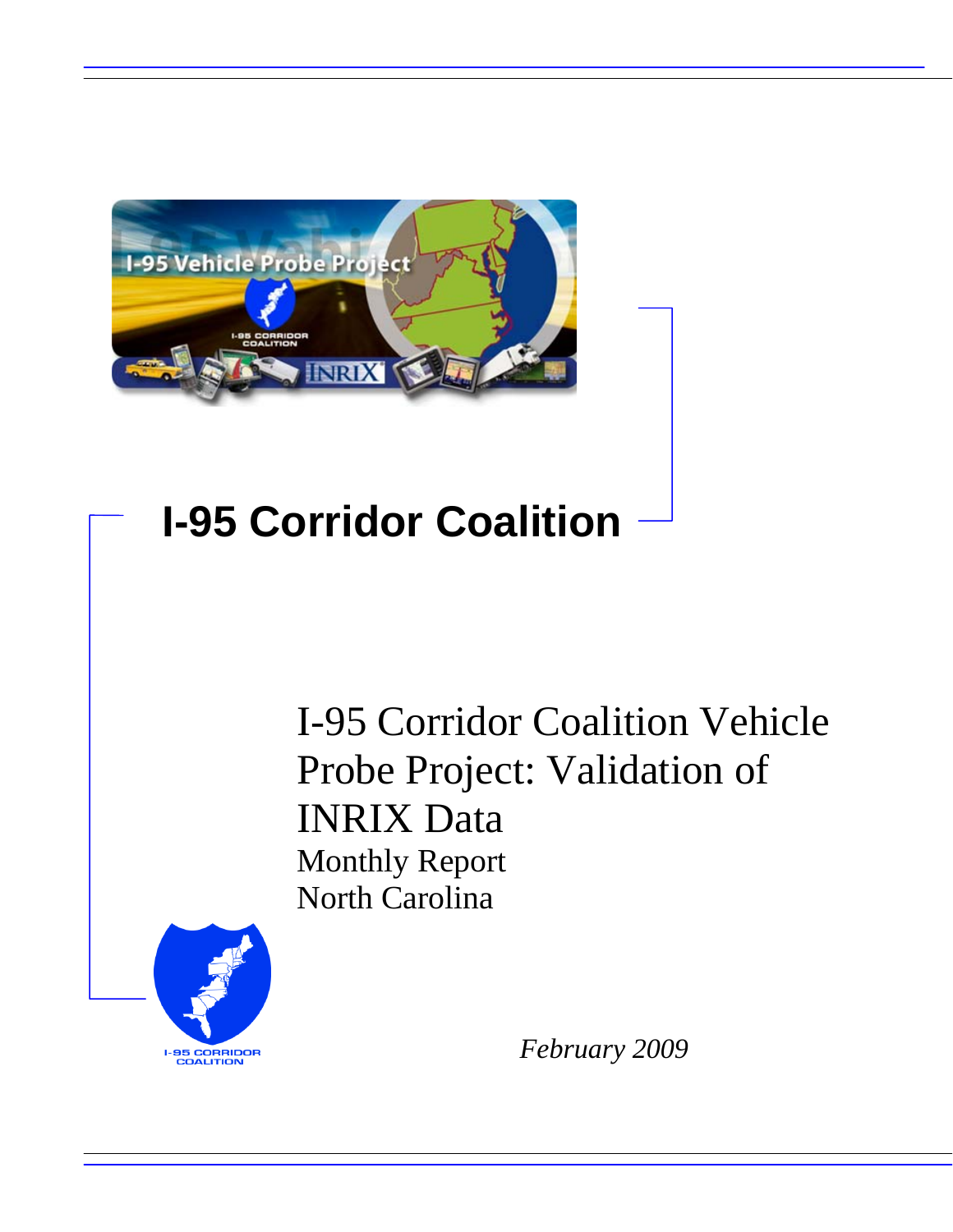# **I-95 CORRIDOR COALITION VEHICLE PROBE PROJECT: VALIDATION OF INRIX DATA FEBRUARY 2009**

# *Monthly Report*

*Prepared for:* 

I-95 Corridor Coalition

*Sponsored by:* 

I-95 Corridor Coalition

*Prepared by:* 

Ali Haghani, Masoud Hamedi, Kaveh Farokhi Sadabadi University of Maryland, College Park

*Acknowledgements:* 

The research team would like to express its gratitude for the assistance it received from the state highway officials in Delaware, Maryland, New Jersey, North Carolina, and Virginia during the course of this study. Their effort was instrumental during the data collection phase of the project. This report would not have been completed without their help.

*February 2009*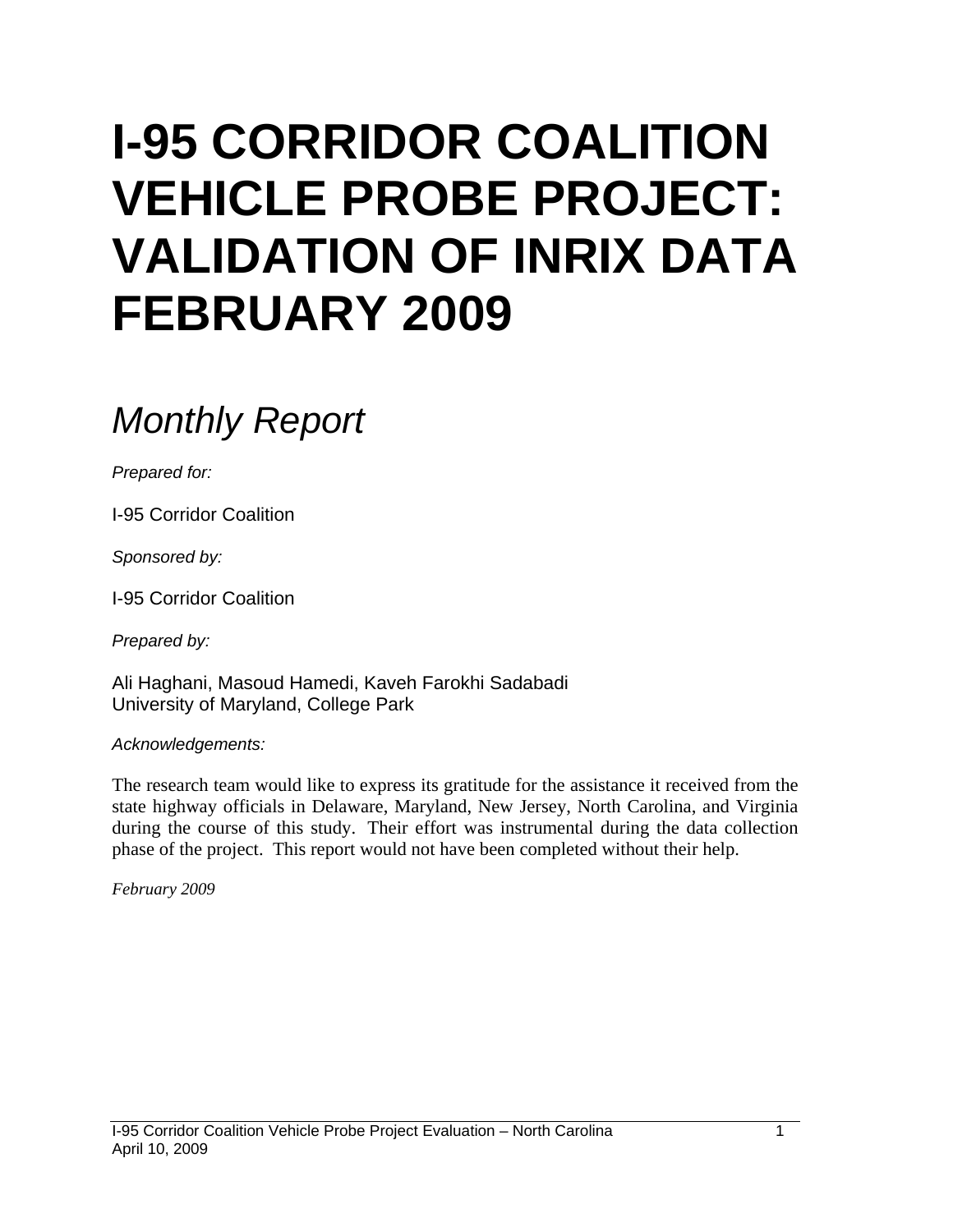# **Evaluation Results for the State of North Carolina**

### *Summary*

Travel time samples were collected along approximately 40 miles of freeways in North Carolina from Friday, October 24, 2008 to Thursday, November 6, 2008 and compared against travel time and speed data reported by INRIX as part of the I-95 Vehicle Probe project. The validation data represents approximately 330 hours of observations along 11 freeway segments in North Carolina. The table below summarizes the result of the comparison between the validation data and the INRIX data for the same period. Due to the uncongested nature of the roadways, the vast majority of the observations (approximately 320 hours) indicated speeds greater than 60mph with a limited sampling of data at speeds less than 45mph. Although the absolute average speed error and the speed error bias as measured against the SEM band fall outside contract specification for the lower two speed bins, the amount of data in these bins accounts for only 3.4 hours of observations combined, and are the result of only two congestion events observed during the entire data collection period. This minimal amount of data is insufficient to characterize overall accuracy, but the data will be combined with other validation efforts prior to and after North Carolina to assess overall data quality in the various speed bins.

| <b>North Carolina Evaluation Summary</b>  |                             |          |                                                                    |                         |            |  |  |  |  |  |
|-------------------------------------------|-----------------------------|----------|--------------------------------------------------------------------|-------------------------|------------|--|--|--|--|--|
| <b>State</b>                              | <b>Absolute Speed Error</b> | (<10mph) | <b>Speed Error Bias</b><br>$(<5$ mph $)$                           | Hours of                |            |  |  |  |  |  |
|                                           | <b>SEM Band</b>             |          | Comparison with Comparison with Comparison with<br><b>SEM Band</b> | Comparison<br>with Mean | Data       |  |  |  |  |  |
|                                           |                             | Mean     |                                                                    |                         | Collection |  |  |  |  |  |
| 0-30 MPH                                  | 16.10                       | 17.10    | 14.60                                                              | 15.20                   | 1.6        |  |  |  |  |  |
| 30-45 MPH                                 | 12.20                       | 14.20    | 7.50                                                               | 8.40                    | 1.8        |  |  |  |  |  |
| 45-60 MPH                                 | 3.80                        | 8.30     | 3.30                                                               | 7.20                    | 3.2        |  |  |  |  |  |
| $>60$ MPH                                 | 1.90                        | 5.00     | $-1.70$                                                            | $-4.00$                 | 320.2      |  |  |  |  |  |
| All Speeds                                | 2.04                        | 5.14     | $-1.52$                                                            | $-3.73$                 | 326.7      |  |  |  |  |  |
| Based upon data collected in October 2008 |                             |          |                                                                    |                         |            |  |  |  |  |  |

## *Data Collection*

Bluetooth sensor deployments in North Carolina started on Friday, October 24, 2008. The actual deployments in North Carolina were performed by North Carolina Department of Transportation (NCDOT) personnel. Sensors remained in the same position until they were retrieved the following week on Thursday, October 30, 2008. After recharging the batteries overnight, the sensors were redeployed on Friday, October 31, 2008 for the second week of data collection ending on Thursday, November 6, 2009. This round of data collections in North Carolina was designed to cover segments of the highways along which both recurrent and non-recurrent congestions could be expected during both peak and off-peak periods.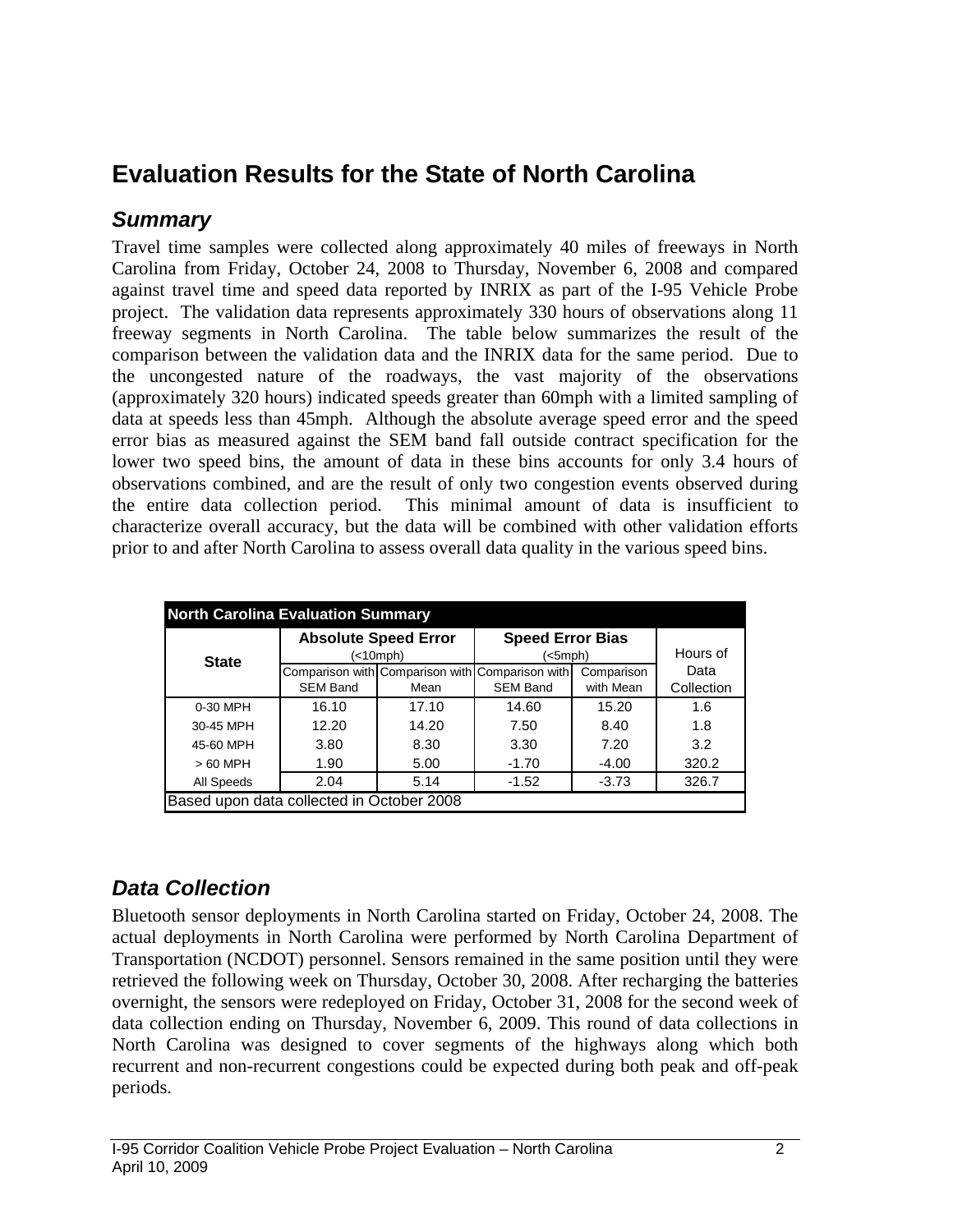Figure 1 presents snapshots of the roadway segments over which Bluetooth sensors were deployed in North Carolina.

The coordinates of the locations at which the Bluetooth sensors were deployed throughout the state of North Carolina are reported in Table 2 which also presents the distances that have been used in the estimation of Bluetooth speeds based on travel times. Table 1 presents a list of specific TMC segments that were selected as the validation sample in North Carolina. In total, results of validation on eleven freeway TMC segments are reported in this document. These segments cover a total length of over 40 miles.

### *Analysis of Results*

Table 3 summarizes the data quality measures obtained as a result of comparison between Bluetooth and all reported INRIX speeds. In speed bins over 45 mph, INRIX data passes the data quality measures set forth in the contract when errors are measured as a distance from the 1.96 times the standard error band. INRIX speeds do not meet the requirements of the contract in the two slowest speed bins. However, one should note that the Bluetooth average speeds are based on a very limited number of observations in these two speed bins. In the 0-30 mph speed bin, there were only 19 valid Bluetooth records in the two-week data collection period. Of these, 18 records belong to TMC number 125+05268 (see Table 5). In the 30-45 mph speed bin, there were 21 Bluetooth records. Of these, 20 records belong to two TMC's (see Table 5). In the 45-60 mph speed bin although the number of Bluetooth records is not very high (38), the records are spread across many TMC's.

Table 4 shows the percentage of the time intervals that fall within 5 mph of the SEM band and the mean for each speed bin for all TMCs in North Carolina. Tables 5 and 6 present detailed data for individual TMC segments in North Carolina in similar format as Tables 3 and 4, respectively.

Figures 2 and 3 show the overall speed error bias for different speed bins, and the average absolute speed errors for all segments in North Carolina, respectively. These figures correspond to Table 2.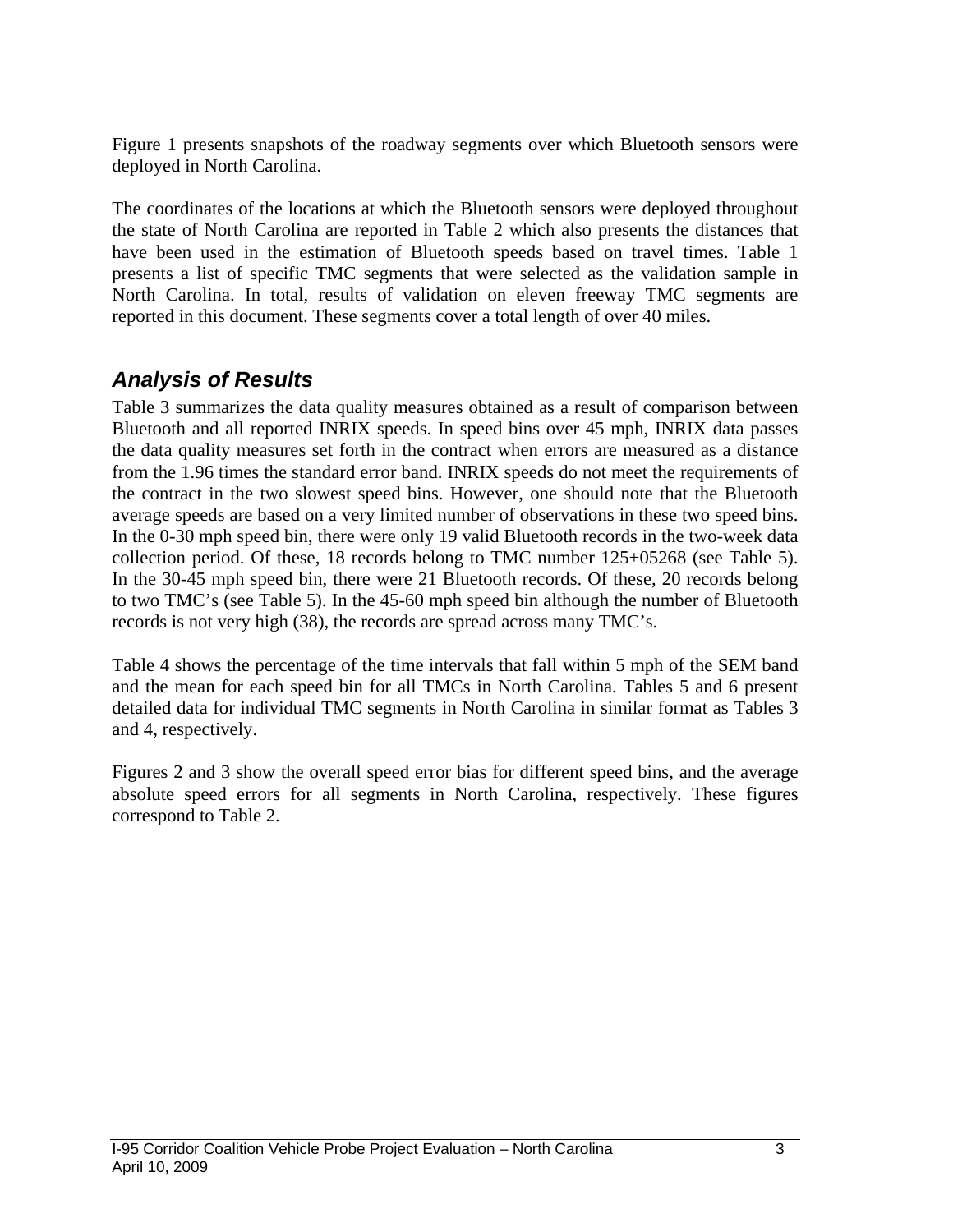

**Figure 1 TMC segments selected for validation in North Carolina**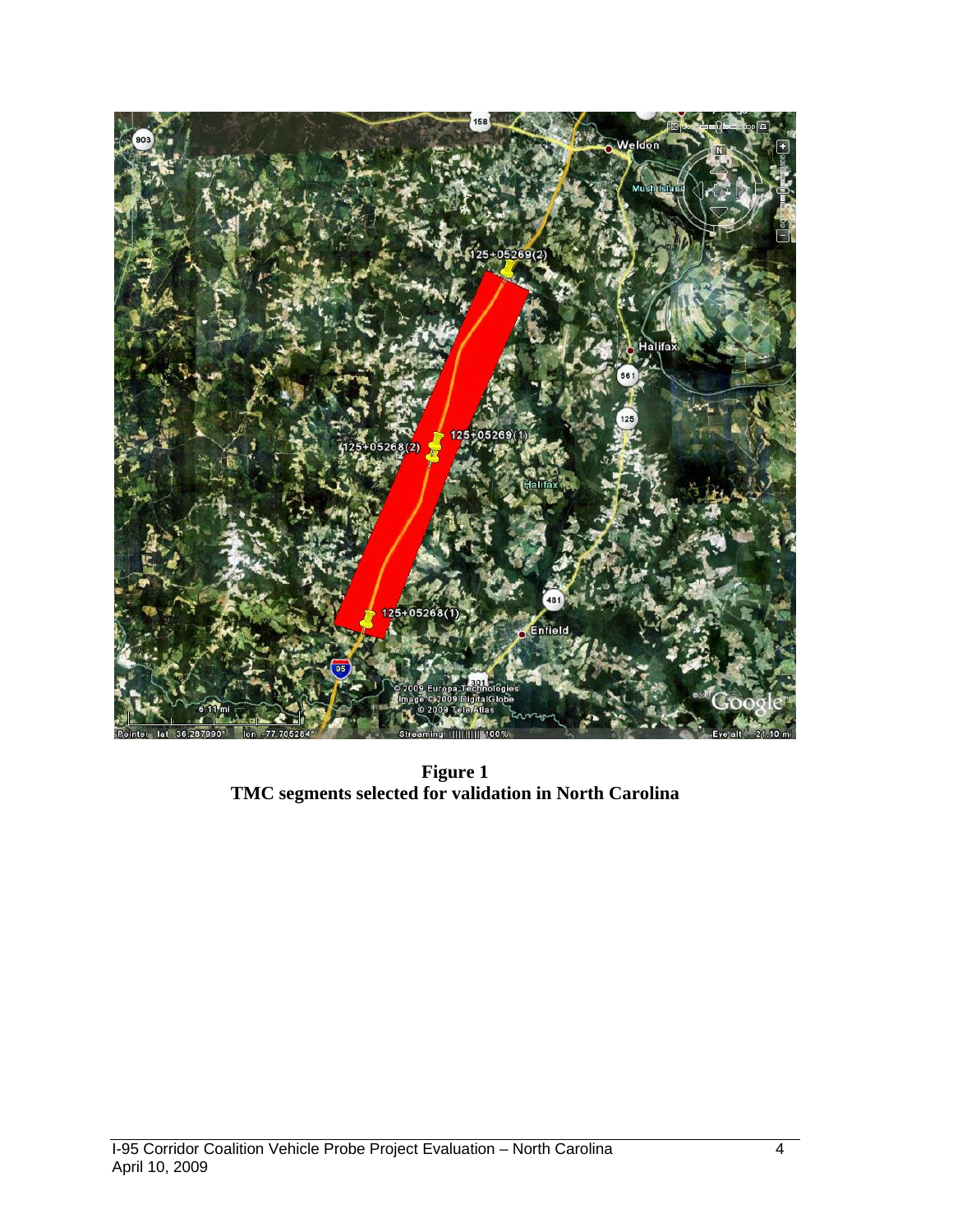

**Figure 1 (Cont'd) TMC segments selected for validation in North Carolina**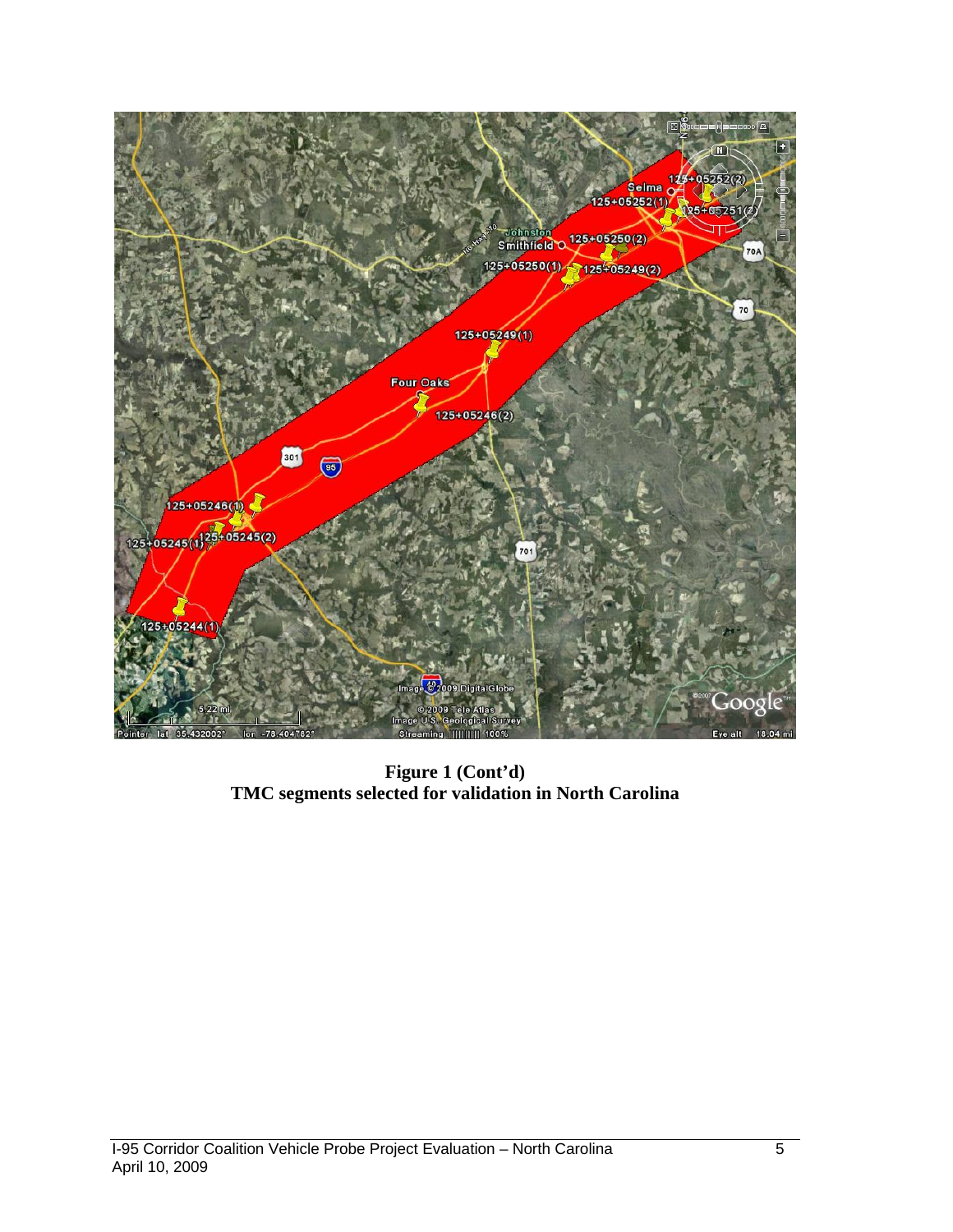

**Figure 1 (Cont'd) TMC segments selected for validation in North Carolina**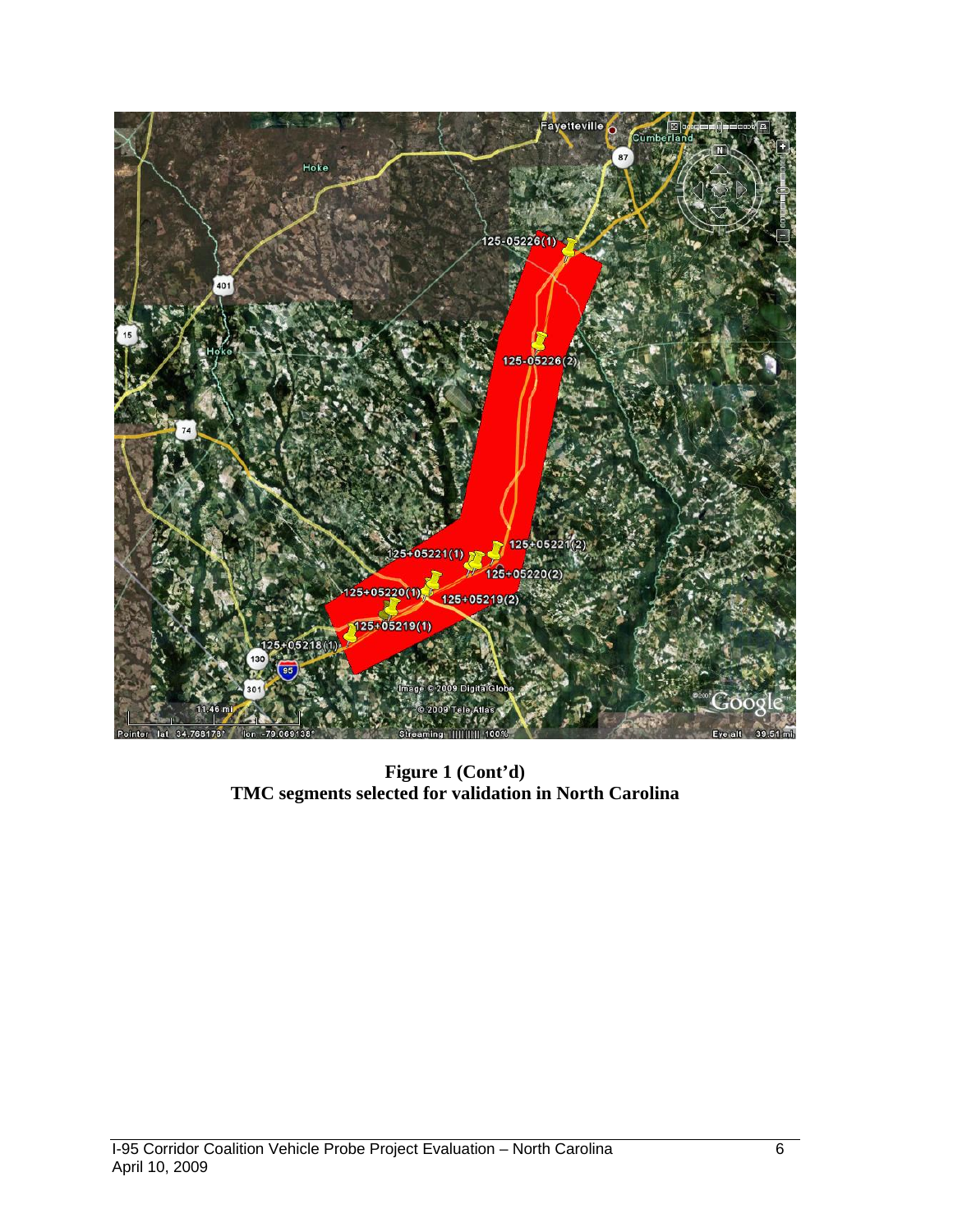|              |             |                |                           |                            |                 |                   | <b>LENGTH</b> |
|--------------|-------------|----------------|---------------------------|----------------------------|-----------------|-------------------|---------------|
| <b>TYPE</b>  | TMC         | <b>HIGHWAY</b> | <b>STARTING AT</b>        | <b>ENDING AT</b>           | <b>COUNTY</b>   | <b>DIRECTION</b>  | (mile)        |
| Freeway      | $125+05268$ | I 95           | <b>HWY 481/EXIT 154</b>   | <b>HWY 561/EXIT 160</b>    | <b>HALIFAX</b>  | <b>NORTHBOUND</b> | 6.5           |
|              |             |                | <b>I 95 BUS/US 301</b>    |                            |                 |                   |               |
| Freeway      | 125-05226   | I 95           | <b>SERVICE RD</b>         | <b>US 301/EXIT 33</b>      | <b>ROBESON</b>  | <b>SOUTHBOUND</b> | 6.7           |
| Freeway      | $125+05269$ | I 95           | <b>HWY 561/EXIT 160</b>   | HWY 903/EXIT 168           | <b>HALIFAX</b>  | <b>NORTHBOUND</b> | 6.8           |
| Freeway      | $125+05251$ | I 95           | US 70 BUS/EXIT 95         | <b>US 70/EXIT 97</b>       | <b>JOHNSTON</b> | <b>NORTHBOUND</b> | 1.5           |
| Freeway      | $125+05246$ | I 95           | I 40/EXIT 81              | HWY 1162/S MAIN ST/EXIT 87 | <b>JOHNSTON</b> | <b>NORTHBOUND</b> | 5.9           |
|              |             |                | US 301/US 701/HWY         |                            |                 |                   |               |
| Freeway      | $125+05249$ | I 95           | 96/EXIT 90                | <b>BROGDEN RD/EXIT 93</b>  | <b>JOHNSTON</b> | <b>NORTHBOUND</b> | 3.2           |
| Freeway      | $125+05244$ | I 95           | <b>PARKER RD/EXIT 77</b>  | <b>HWY 242/EXIT 79</b>     | <b>JOHNSTON</b> | <b>NORTHBOUND</b> | 2.5           |
| Freeway      | $125+05220$ | I 95           | US 74/EXIT 14             | HWY 72/CATON RD/EXIT 17    | <b>ROBESON</b>  | <b>NORTHBOUND</b> | 2.8           |
| Freeway      | 125+05219   | I 95           | <b>US 301/EXIT 10</b>     | <b>US 74/EXIT 14</b>       | <b>ROBESON</b>  | <b>NORTHBOUND</b> | 2.7           |
| Freeway      | $125+05218$ | I 95           | <b>RAYNHAM RD/EXIT 7</b>  | US 301/EXIT 10             | <b>ROBESON</b>  | <b>NORTHBOUND</b> | 2.7           |
| Freeway      | $125+05250$ | I 95           | <b>BROGDEN RD/EXIT 93</b> | US 70 BUS/EXIT 95          | <b>JOHNSTON</b> | <b>NORTHBOUND</b> | 1.1           |
| <b>TOTAL</b> |             |                |                           |                            |                 |                   | 42.3          |

**Table 1 Traffic Message Channel segments picked for validation in North Carolina**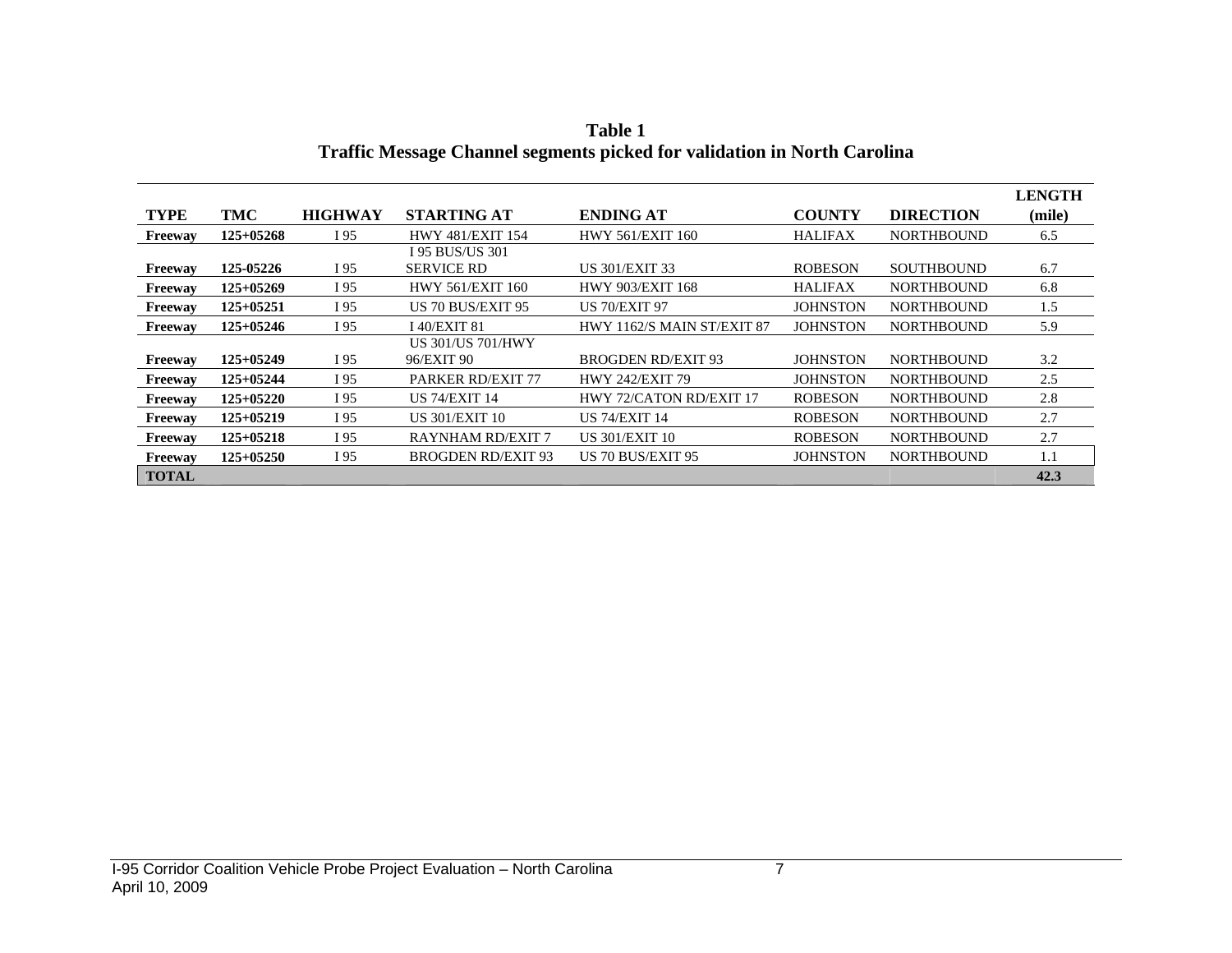| Table 2                                                                                              |
|------------------------------------------------------------------------------------------------------|
| TMC segment lengths and distances between sensor deployment locations in the state of North Carolina |

| <b>SEGMENT</b> |             |          | <b>STANDARD TMC</b> |          |                |        |          | <b>SENSOR DEPLOYMENT</b> |          |              |        |                                 |
|----------------|-------------|----------|---------------------|----------|----------------|--------|----------|--------------------------|----------|--------------|--------|---------------------------------|
| <b>TYPE</b>    | <b>TMC</b>  |          | Endpoint (1)        |          | Endpoint $(2)$ | Length |          | Endpoint (1)             |          | Endpoint (2) |        | <b>SEGMENT</b><br><b>LENGTH</b> |
|                |             | Lat      | Long                | Lat      | Long           | (mile) | Lat      | Long                     | Lat      | Long         | (mile) | $(\%)$                          |
| Freeway        | $125+05268$ | 36.18054 | $-77.76637$         | 36.26677 | $-77.72358$    | 6.46   | 36.18119 | $-77.76544$              | 36.26512 | $-77.72322$  | 6.29   | $-2.6%$                         |
| Freeway        | 125-05226   | 34.92562 | $-78.94111$         | 34.83658 | -78.97739      | 6.67   | 34.92472 | -78.94404                | 34.83693 | -78.97607    | 6.42   | $-3.8\%$                        |
| Freeway        | $125+05269$ | 36.27227 | -77.72078           | 36.36146 | $-77.67429$    | 6.76   | 36.27419 | $-77.72071$              | 36.36086 | $-77.67478$  | 6.58   | $-2.7%$                         |
| Freeway        | 125+05251   | 35.50636 | $-78.31668$         | 35.51782 | -78.29326      | 1.54   | 35.50707 | -78.31454                | 35.51671 | $-78.29485$  | 1.29   | $-15.9\%$                       |
| Freeway        | $125+05246$ | 35.39163 | $-78.51464$         | 35.43545 | $-78.42609$    | 5.87   | 35.39299 | $-78.51234$              | 35.43649 | $-78.42464$  | 5.82   | $-0.8\%$                        |
| Freeway        | $125+05249$ | 35.45946 | -78.38681           | 35.49162 | $-78.34642$    | 3.19   | 35.45927 | -78.38726                | 35.49165 | -78.34609    | 3.24   | 1.4%                            |
| Freeway        | $125+05244$ | 35.34516 | $-78.55677$         | 35.37746 | -78.53926      | 2.46   | 35.34611 | $-78.55648$              | 35.37720 | -78.53934    | 2.38   | $-3.3\%$                        |
| Freeway        | $125+05220$ | 34.60314 | $-79.09848$         | 34.62204 | $-79.05485$    | 2.81   | 34.60334 | $-79.10053$              | 34.62172 | $-79.05753$  | 2.78   | $-1.4%$                         |
| Freeway        | $125+05219$ | 34.5785  | $-79.14741$         | 34.59866 | $-79.10801$    | 2.66   | 34.58002 | $-79.14475$              | 34.58644 | $-79.12595$  | 1.16   | $-56.3\%$                       |
| Freeway        | $125+05218$ | 34.55323 | $-79.19559$         | 34.57434 | $-79.15553$    | 2.71   | 34.55459 | $-79.19100$              | 34.57413 | $-79.15573$  | 2.42   | $-10.8\%$                       |
| Freeway        | $125+05250$ | 35.49342 | -78.34279           | 35.50199 | $-78.32555$    | 1.1    | 35.49452 | $-78.34021$              | 35.50096 | -78.32693    | 0.87   | $-23.2%$                        |
| <b>TOTAL</b>   |             |          |                     |          |                | 42.28  |          |                          |          |              | 39.24  |                                 |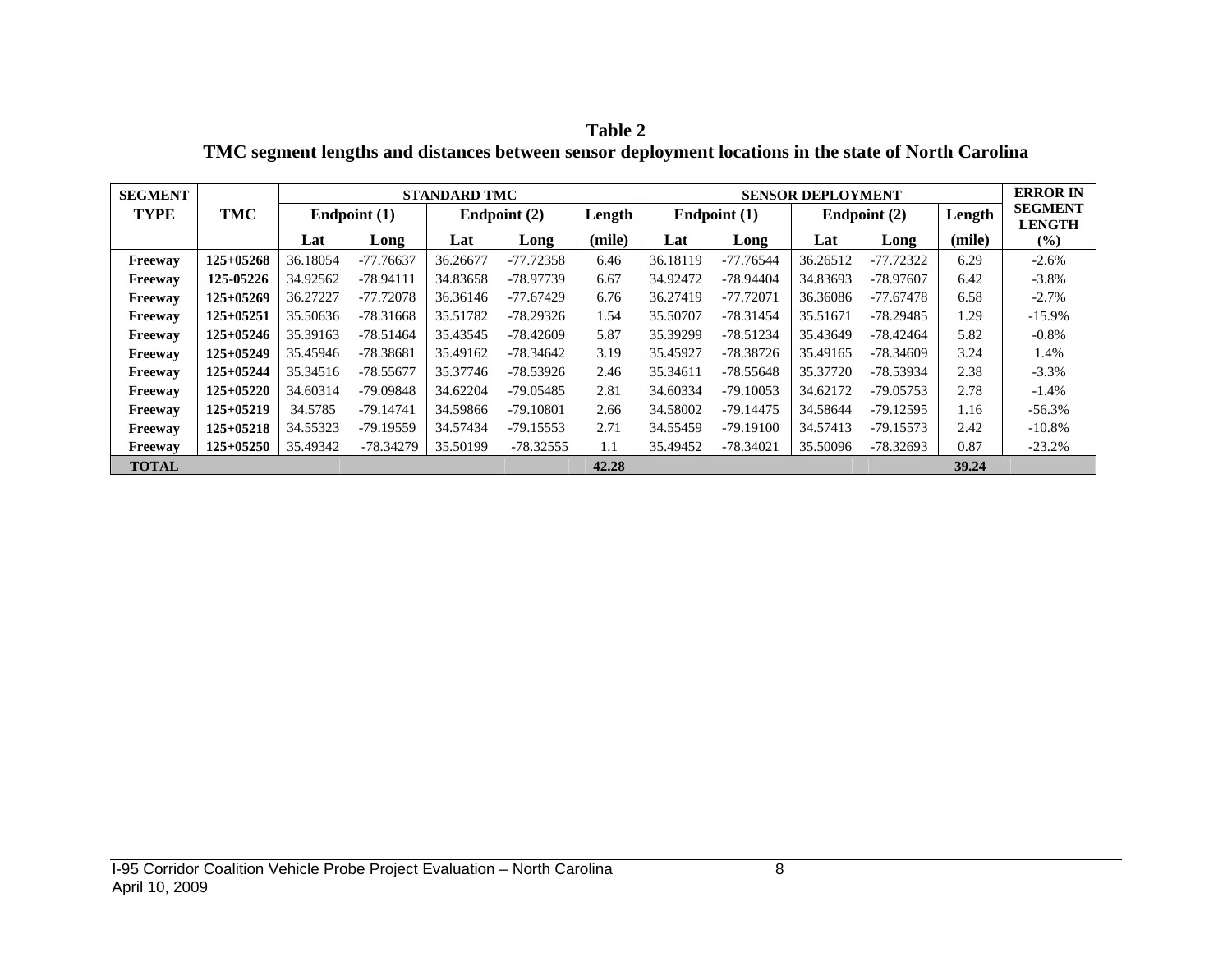#### **Table 3 Data quality measures for freeway segments greater than one mile in North Carolina**

|                            | Data Quality Measures for     |                                                     |                                      |                                                     |                |
|----------------------------|-------------------------------|-----------------------------------------------------|--------------------------------------|-----------------------------------------------------|----------------|
|                            |                               | <b>1.96 SE Band</b>                                 | <b>Mean</b>                          |                                                     |                |
| <b>SPEED</b><br><b>BIN</b> | <b>Speed</b><br>Error<br>Bias | Average<br><b>Absolute</b><br><b>Speed</b><br>Error | <b>Speed</b><br>Error<br><b>Bias</b> | Average<br><b>Absolute</b><br><b>Speed</b><br>Error | No. of<br>Obs. |
| $0 - 30$                   | 14.6                          | 16.1                                                | 15.2                                 | 17.1                                                | 19             |
| $30 - 45$                  | 7.5                           | 12.2                                                | 8.4                                  | 14.2                                                | 21             |
| 45-60                      | 3.3                           | 3.8                                                 | 7.2                                  | 8.3                                                 | 38             |
| $60+$                      | $-1.7$                        | 1.9                                                 | $-4.0$                               | 5.0                                                 | 3842           |

#### **Table 4**

**Percent observations meeting data quality criteria for freeway segments greater than one mile in North Carolina** 

|                            |                                                                                                               | 1.96 SE Band | Mean                               |                                              |                |  |
|----------------------------|---------------------------------------------------------------------------------------------------------------|--------------|------------------------------------|----------------------------------------------|----------------|--|
| <b>SPEED</b><br><b>BIN</b> | Percentage<br>falling<br><b>Percentage</b><br>within 5<br>falling<br>inside the<br>mph of the<br>band<br>band |              | Percentage<br>equal to the<br>mean | Percentage<br>within 5<br>mph of the<br>mean | No. of<br>Obs. |  |
| $0 - 30$                   | 0%                                                                                                            | 32%          | 0%                                 | 32%                                          | 19             |  |
| $30 - 45$                  | 14%                                                                                                           | 48%          | 0%                                 | 38%                                          | 21             |  |
| 45-60                      | 32%                                                                                                           | 66%          | 0%                                 | 18%                                          | 38             |  |
| $60+$                      | 51%                                                                                                           | 85%          | $0\%$                              | 57%                                          | 3842           |  |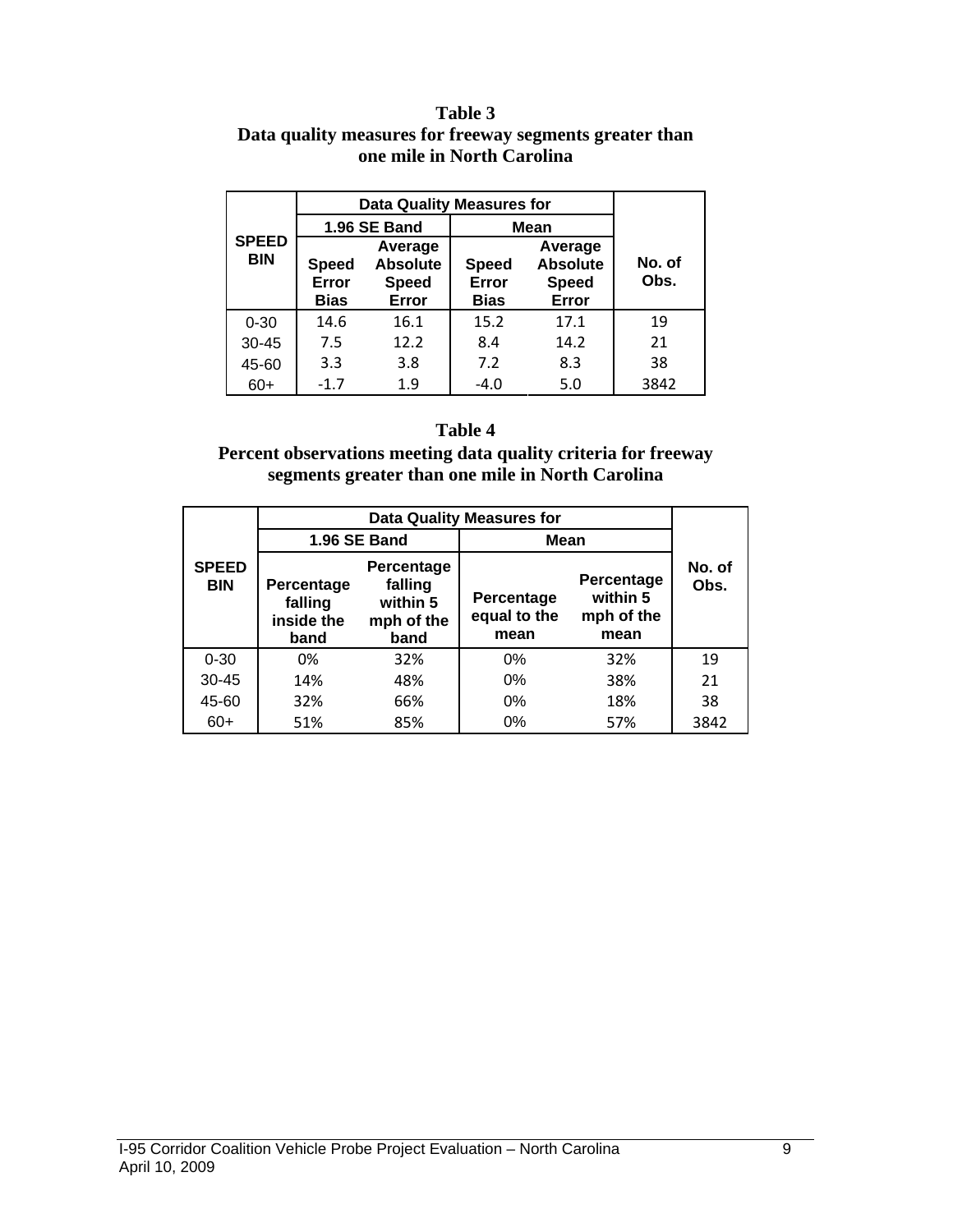#### **Table 5**

#### **Data quality measures for individual freeway segments greater than one mile in the state of North Carolina**

|             |                      |                              |                            |                                      |                                                     | No. of Obs.                                                                                                                                                                                                                                                                                                                                                              |                                                     |                |
|-------------|----------------------|------------------------------|----------------------------|--------------------------------------|-----------------------------------------------------|--------------------------------------------------------------------------------------------------------------------------------------------------------------------------------------------------------------------------------------------------------------------------------------------------------------------------------------------------------------------------|-----------------------------------------------------|----------------|
|             | <b>Standard</b>      |                              |                            |                                      | 1.96 SE Band                                        |                                                                                                                                                                                                                                                                                                                                                                          |                                                     |                |
| <b>TMC</b>  | <b>TMC</b><br>length | <b>Bluetooth</b><br>distance | <b>SPEED</b><br><b>BIN</b> | <b>Speed</b><br>Error<br><b>Bias</b> | Average<br><b>Absolute</b><br><b>Speed</b><br>Error | <b>Speed</b><br><b>Error</b><br><b>Bias</b>                                                                                                                                                                                                                                                                                                                              | Average<br><b>Absolute</b><br><b>Speed</b><br>Error |                |
|             |                      |                              | $0 - 30$                   |                                      |                                                     |                                                                                                                                                                                                                                                                                                                                                                          |                                                     |                |
| $125+05218$ | 2.71                 | 2.42                         | 30-45                      | 4.3                                  | 11.2                                                | 4.8                                                                                                                                                                                                                                                                                                                                                                      | 13.0                                                | 14             |
|             |                      |                              | $45 - 60$                  | 4.2                                  | 4.9                                                 | $7.0\,$                                                                                                                                                                                                                                                                                                                                                                  | 8.5                                                 | 18             |
|             |                      |                              | $60+$                      | $-1.3$                               | 1.5                                                 | $-3.3$                                                                                                                                                                                                                                                                                                                                                                   | 4.5                                                 | 266            |
|             |                      |                              | $0 - 30$                   |                                      |                                                     |                                                                                                                                                                                                                                                                                                                                                                          |                                                     |                |
| 125+05219   | 2.66                 | 1.16                         | $30 - 45$                  |                                      |                                                     |                                                                                                                                                                                                                                                                                                                                                                          |                                                     |                |
|             |                      |                              | $45 - 60$                  | 1.3                                  | 1.3                                                 | <b>Data Quality Measures for</b><br>Mean<br>5.6<br>5.6<br>4.1<br>$-3.0$<br>5.2<br>5.2<br>$-2.3$<br>3.5<br>9.1<br>9.1<br>$-3.4$<br>4.5<br>$-4.3$<br>5.2<br>$-2.1$<br>3.8<br>8.3<br>8.3<br>$-0.6$<br>3.3<br>6.7<br>6.7<br>$-3.1$<br>4.3<br>15.3<br>17.4<br>34.1<br>34.1<br>12.7<br>12.7<br>$-5.7$<br>6.1<br>12.8<br>12.8<br>12.4<br>13.6<br>$-8.5$<br>8.5<br>$-5.2$<br>5.9 | $\sqrt{2}$                                          |                |
|             |                      |                              | $60+$                      | $-1.1$                               | 1.3                                                 |                                                                                                                                                                                                                                                                                                                                                                          |                                                     | 150            |
|             |                      |                              | $0 - 30$                   |                                      |                                                     |                                                                                                                                                                                                                                                                                                                                                                          |                                                     |                |
| 125+05220   | 2.81                 | 2.78                         | 30-45                      |                                      |                                                     |                                                                                                                                                                                                                                                                                                                                                                          |                                                     |                |
|             |                      |                              | $45 - 60$                  | 5.2                                  | 5.2                                                 |                                                                                                                                                                                                                                                                                                                                                                          |                                                     | $\mathbf{1}$   |
|             |                      |                              | $60+$                      | $-0.6$                               | 0.9                                                 |                                                                                                                                                                                                                                                                                                                                                                          |                                                     | 169            |
|             |                      |                              | $0 - 30$                   |                                      |                                                     |                                                                                                                                                                                                                                                                                                                                                                          |                                                     |                |
|             |                      |                              | $30 - 45$                  |                                      |                                                     |                                                                                                                                                                                                                                                                                                                                                                          |                                                     |                |
| 125+05244   | 2.46                 | 2.38                         | $45 - 60$                  | 2.1                                  | 2.1                                                 |                                                                                                                                                                                                                                                                                                                                                                          |                                                     | $\mathfrak z$  |
|             |                      |                              | $60+$                      | $-1.4$                               | 1.6                                                 |                                                                                                                                                                                                                                                                                                                                                                          |                                                     | 619            |
|             |                      |                              | $0 - 30$                   |                                      |                                                     |                                                                                                                                                                                                                                                                                                                                                                          |                                                     |                |
| $125+05246$ |                      |                              | $30 - 45$                  |                                      |                                                     |                                                                                                                                                                                                                                                                                                                                                                          |                                                     |                |
|             | 5.87                 | 5.82                         | $45 - 60$                  |                                      |                                                     |                                                                                                                                                                                                                                                                                                                                                                          |                                                     |                |
|             |                      |                              | $60+$                      | $-1.9$                               | 2.0                                                 |                                                                                                                                                                                                                                                                                                                                                                          |                                                     | 520            |
|             |                      |                              | $0 - 30$                   |                                      |                                                     |                                                                                                                                                                                                                                                                                                                                                                          |                                                     |                |
|             | 3.19                 |                              | 30-45                      |                                      |                                                     |                                                                                                                                                                                                                                                                                                                                                                          |                                                     |                |
| 125+05249   |                      | 3.24                         | $45 - 60$                  |                                      |                                                     |                                                                                                                                                                                                                                                                                                                                                                          |                                                     |                |
|             |                      |                              | $60+$                      | $-1.0$                               | 1.1                                                 |                                                                                                                                                                                                                                                                                                                                                                          |                                                     | 93             |
|             |                      |                              | $0 - 30$                   |                                      |                                                     |                                                                                                                                                                                                                                                                                                                                                                          |                                                     |                |
|             |                      |                              | 30-45                      |                                      |                                                     |                                                                                                                                                                                                                                                                                                                                                                          |                                                     |                |
| 125+05250   | 1.13                 | 0.87                         | $45 - 60$                  | 2.0                                  | 2.0                                                 |                                                                                                                                                                                                                                                                                                                                                                          |                                                     | $\sqrt{6}$     |
|             |                      |                              | $60+$                      | 0.0                                  | 0.9                                                 |                                                                                                                                                                                                                                                                                                                                                                          |                                                     | 157            |
|             |                      |                              | $0 - 30$                   |                                      |                                                     |                                                                                                                                                                                                                                                                                                                                                                          |                                                     |                |
| $125+05251$ | 1.54                 | 1.29                         | 30-45                      |                                      |                                                     |                                                                                                                                                                                                                                                                                                                                                                          |                                                     |                |
|             |                      |                              | $45 - 60$                  | 3.1                                  | 3.1                                                 |                                                                                                                                                                                                                                                                                                                                                                          |                                                     | $\mathfrak{Z}$ |
|             |                      |                              | $60+$                      | $-0.9$                               | $1.2\,$                                             |                                                                                                                                                                                                                                                                                                                                                                          |                                                     | 295            |
|             |                      |                              | $0 - 30$                   | 14.8                                 | 16.4                                                |                                                                                                                                                                                                                                                                                                                                                                          |                                                     | 18             |
| $125+05268$ | 6.46                 | 6.29                         | 30-45                      | 33.0                                 | 33.0                                                |                                                                                                                                                                                                                                                                                                                                                                          |                                                     | $\mathbf{1}$   |
|             |                      |                              | $45 - 60$                  | 6.3                                  | 6.3                                                 |                                                                                                                                                                                                                                                                                                                                                                          |                                                     | $\mathbf{1}$   |
|             |                      |                              | $60+$                      | $-3.0$                               | 3.0                                                 |                                                                                                                                                                                                                                                                                                                                                                          |                                                     | 701            |
| 125+05269   |                      |                              | $0 - 30$                   | 11.6                                 | 11.6                                                |                                                                                                                                                                                                                                                                                                                                                                          |                                                     | $\mathbf{1}$   |
|             | 6.76                 | 6.58                         | $30 - 45$                  | 10.7                                 | 11.3                                                |                                                                                                                                                                                                                                                                                                                                                                          |                                                     | 6              |
|             |                      |                              | $45 - 60$<br>$60+$         | $-4.3$                               | 4.3                                                 |                                                                                                                                                                                                                                                                                                                                                                          |                                                     | $\mathbf{1}$   |
|             |                      |                              | $0 - 30$                   | $-2.5$                               | 2.7                                                 |                                                                                                                                                                                                                                                                                                                                                                          |                                                     | 482            |
|             |                      |                              | 30-45                      |                                      |                                                     |                                                                                                                                                                                                                                                                                                                                                                          |                                                     |                |
| 125-05226   | 6.67                 | 6.42                         | $45 - 60$                  | 3.5                                  | 3.5                                                 | 9.3                                                                                                                                                                                                                                                                                                                                                                      | 9.3                                                 | $\mathfrak{Z}$ |
|             |                      |                              | $60+$                      | $-1.5$                               | 1.6                                                 | $-4.0$                                                                                                                                                                                                                                                                                                                                                                   | 4.8                                                 | 390            |
|             |                      |                              |                            |                                      |                                                     |                                                                                                                                                                                                                                                                                                                                                                          |                                                     |                |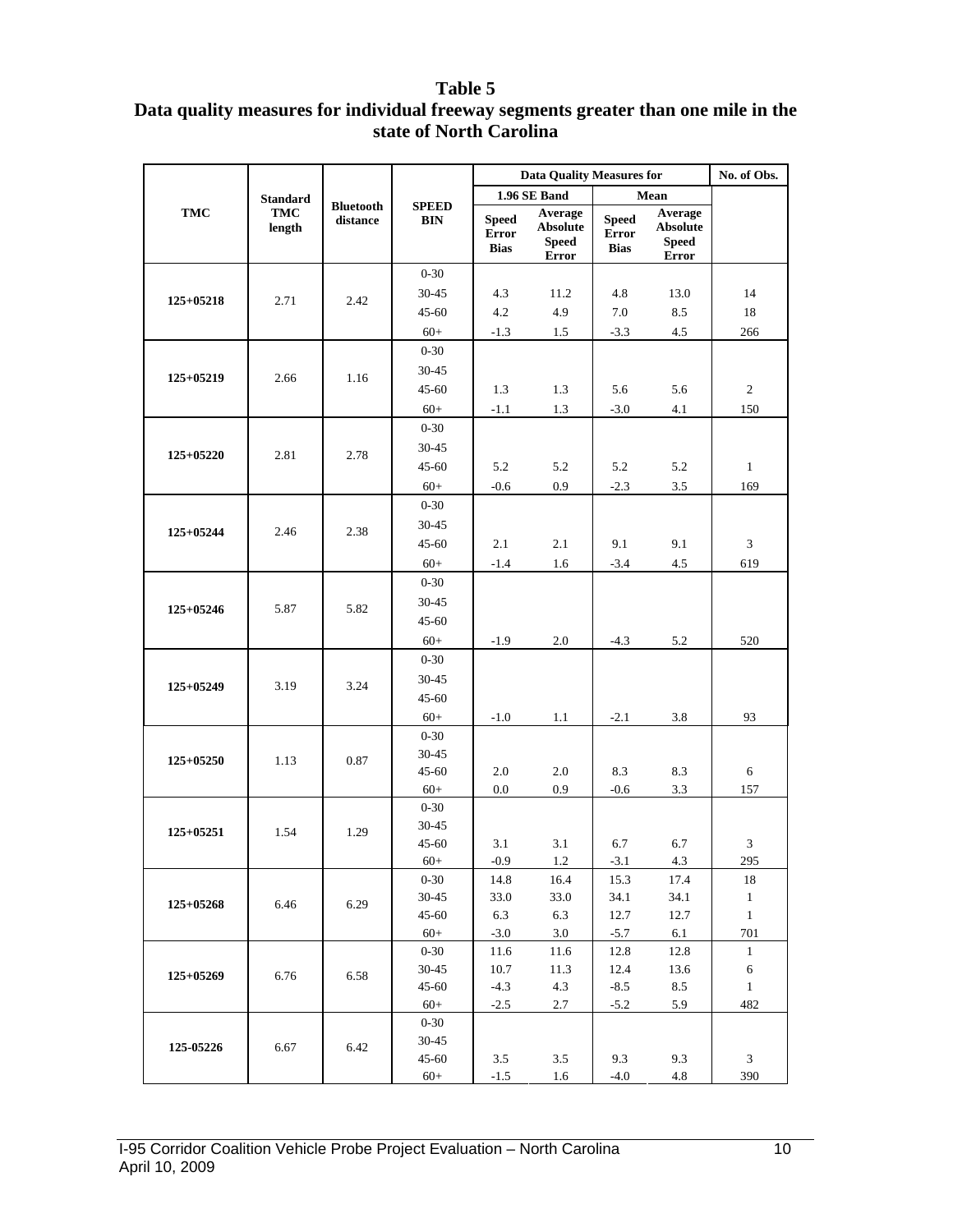#### **Table 6**

#### **Observations meeting data quality criteria for individual freeway segments greater than one mile in the state of North Carolina**

|             |                    |                                         |                                                   | <b>Data Quality Measures for</b>                    |                                                               |                                  |                                          |                                          |                                                    |                |
|-------------|--------------------|-----------------------------------------|---------------------------------------------------|-----------------------------------------------------|---------------------------------------------------------------|----------------------------------|------------------------------------------|------------------------------------------|----------------------------------------------------|----------------|
|             |                    |                                         |                                                   | 1.96 SE Band                                        |                                                               |                                  |                                          |                                          |                                                    |                |
|             |                    |                                         | <b>Speed Error Bias</b>                           |                                                     | <b>Average Absolute</b><br><b>Speed Error</b>                 |                                  | <b>Speed Error Bias</b>                  |                                          | <b>Average Absolute</b><br><b>Speed Error</b>      | No. of         |
| <b>TMC</b>  | <b>SPEED BIN</b>   | No.<br>falling<br>inside<br>the<br>band | $\frac{0}{0}$<br>falling<br>inside<br>the<br>band | No.<br>falling<br>within<br>5 mph<br>of the<br>band | $\frac{6}{6}$<br>falling<br>within<br>5 mph<br>of the<br>band | No.<br>equal<br>to the<br>mean   | $\frac{0}{0}$<br>equal<br>to the<br>mean | No.<br>within<br>5 mph<br>of the<br>mean | $\frac{0}{0}$<br>within<br>5 mph<br>of the<br>mean | Obs.           |
|             | $0 - 30$           |                                         |                                                   |                                                     |                                                               |                                  |                                          |                                          |                                                    |                |
| $125+05218$ | $30 - 45$          | $\sqrt{2}$                              | 14%                                               | 7                                                   | 50%                                                           | $\boldsymbol{0}$                 | 0%                                       | 5                                        | 36%                                                | 14             |
|             | $45 - 60$          | $\sqrt{5}$                              | 28%                                               | 10                                                  | 56%                                                           | $\boldsymbol{0}$                 | 0%                                       | 6                                        | 33%                                                | 18             |
|             | $60+$<br>$0 - 30$  | 152                                     | 57%                                               | 234                                                 | 88%                                                           | $\mathbf{0}$                     | 0%                                       | 166                                      | 62%                                                | 266            |
| $125+05219$ | 30-45              |                                         |                                                   |                                                     |                                                               |                                  |                                          |                                          |                                                    |                |
|             | $45 - 60$          | $\mathbf{1}$                            | 50%                                               | $\sqrt{2}$                                          | 100%                                                          | $\mathbf{0}$                     | 0%                                       | $\boldsymbol{0}$                         | 0%                                                 | $\overline{c}$ |
|             | $60+$              | 100                                     | 67%                                               | 135                                                 | 90%                                                           | $\boldsymbol{0}$                 | 0%                                       | 105                                      | 70%                                                | 150            |
|             | $0 - 30$           |                                         |                                                   |                                                     |                                                               |                                  |                                          |                                          |                                                    |                |
| $125+05220$ | 30-45              |                                         |                                                   |                                                     |                                                               |                                  |                                          |                                          |                                                    |                |
|             | $45 - 60$          | $\mathbf{0}$                            | $0\%$                                             | $\boldsymbol{0}$                                    | 0%                                                            | $\boldsymbol{0}$                 | 0%                                       | $\boldsymbol{0}$                         | $0\%$                                              | $\mathbf{1}$   |
|             | $60+$              | 103                                     | 61%                                               | 164                                                 | 97%                                                           | $\mathbf{0}$                     | 0%                                       | 124                                      | 73%                                                | 169            |
|             | $0 - 30$           |                                         |                                                   |                                                     |                                                               |                                  |                                          |                                          |                                                    |                |
| $125+05244$ | 30-45              |                                         |                                                   |                                                     |                                                               |                                  |                                          |                                          |                                                    |                |
|             | $45 - 60$          | $\mathbf{1}$                            | 33%                                               | 3                                                   | 100%                                                          | $\boldsymbol{0}$                 | 0%                                       | $\mathbf{1}$                             | 33%                                                | 3              |
|             | $60+$              | 325                                     | 53%                                               | 544                                                 | 88%                                                           | $\mathbf{0}$                     | 0%                                       | 375                                      | 61%                                                | 619            |
|             | $0 - 30$           |                                         |                                                   |                                                     |                                                               |                                  |                                          |                                          |                                                    |                |
| $125+05246$ | 30-45<br>$45 - 60$ |                                         |                                                   |                                                     |                                                               |                                  |                                          |                                          |                                                    |                |
|             | $60+$              | 242                                     | 47%                                               | 443                                                 | 85%                                                           | $\boldsymbol{0}$                 | 0%                                       | 275                                      | 53%                                                | 520            |
|             | $0 - 30$           |                                         |                                                   |                                                     |                                                               |                                  |                                          |                                          |                                                    |                |
|             | 30-45              |                                         |                                                   |                                                     |                                                               |                                  |                                          |                                          |                                                    |                |
| $125+05249$ | $45 - 60$          |                                         |                                                   |                                                     |                                                               |                                  |                                          |                                          |                                                    |                |
|             | $60+$              | 57                                      | 61%                                               | 86                                                  | 92%                                                           | $\boldsymbol{0}$                 | 0%                                       | 65                                       | 70%                                                | 93             |
|             | $0 - 30$           |                                         |                                                   |                                                     |                                                               |                                  |                                          |                                          |                                                    |                |
| $125+05250$ | 30-45              |                                         |                                                   |                                                     |                                                               |                                  |                                          |                                          |                                                    |                |
|             | $45 - 60$          | $\overline{c}$                          | 33%                                               | 5                                                   | 83%                                                           | $\mathbf{0}$                     | 0%                                       | $\mathbf{0}$                             | $0\%$                                              | 6              |
|             | $60+$              | 114                                     | 73%                                               | 147                                                 | 94%                                                           | $\mathbf{0}$                     | 0%                                       | 122                                      | 78%                                                | 157            |
|             | $0 - 30$           |                                         |                                                   |                                                     |                                                               |                                  |                                          |                                          |                                                    |                |
| $125+05251$ | 30-45              |                                         |                                                   |                                                     |                                                               |                                  |                                          |                                          |                                                    |                |
|             | $45 - 60$<br>$60+$ | $\mathbf{1}$<br>182                     | 33%<br>62%                                        | 2<br>269                                            | 67%<br>91%                                                    | $\boldsymbol{0}$<br>$\mathbf{0}$ | 0%<br>0%                                 | $\boldsymbol{0}$<br>187                  | $0\%$                                              | 3              |
|             | $0 - 30$           | $\mathbf{0}$                            | 0%                                                | 6                                                   | 33%                                                           | $\overline{0}$                   | 0%                                       | 6                                        | 63%<br>33%                                         | 295<br>18      |
|             | 30-45              | $\overline{0}$                          | $0\%$                                             | $\mathbf{0}$                                        | $0\%$                                                         | $\mathbf{0}$                     | $0\%$                                    | $\mathbf{0}$                             | $0\%$                                              | $\mathbf{1}$   |
| $125+05268$ | 45-60              | $\boldsymbol{0}$                        | 0%                                                | $\boldsymbol{0}$                                    | 0%                                                            | $\boldsymbol{0}$                 | 0%                                       | $\boldsymbol{0}$                         | 0%                                                 | $\mathbf{1}$   |
|             | $60+$              | 259                                     | 37%                                               | 516                                                 | 74%                                                           | $\mathbf{0}$                     | 0%                                       | 297                                      | 42%                                                | 701            |
|             | $0 - 30$           | $\mathbf{0}$                            | 0%                                                | $\boldsymbol{0}$                                    | $0\%$                                                         | $\boldsymbol{0}$                 | 0%                                       | $\mathbf{0}$                             | $0\%$                                              | 1              |
| $125+05269$ | 30-45              | 1                                       | 17%                                               | 3                                                   | 50%                                                           | $\boldsymbol{0}$                 | 0%                                       | 3                                        | 50%                                                | 6              |
|             | $45 - 60$          | $\boldsymbol{0}$                        | $0\%$                                             | $\mathbf{1}$                                        | 100%                                                          | $\boldsymbol{0}$                 | 0%                                       | $\boldsymbol{0}$                         | $0\%$                                              | $\mathbf{1}$   |
|             | $60+$              | 211                                     | 44%                                               | 370                                                 | 77%                                                           | $\boldsymbol{0}$                 | 0%                                       | 224                                      | 46%                                                | 482            |
|             | $0 - 30$           |                                         |                                                   |                                                     |                                                               |                                  |                                          |                                          |                                                    |                |
| 125-05226   | 30-45              |                                         |                                                   |                                                     |                                                               |                                  |                                          |                                          |                                                    |                |
|             | $45 - 60$          | $\overline{2}$                          | 67%                                               | $\sqrt{2}$                                          | 67%                                                           | $\boldsymbol{0}$                 | 0%                                       | $\boldsymbol{0}$                         | 0%                                                 | 3              |
|             | $60+$              | 206                                     | 53%                                               | 348                                                 | 89%                                                           | $\boldsymbol{0}$                 | 0%                                       | 234                                      | 60%                                                | 390            |